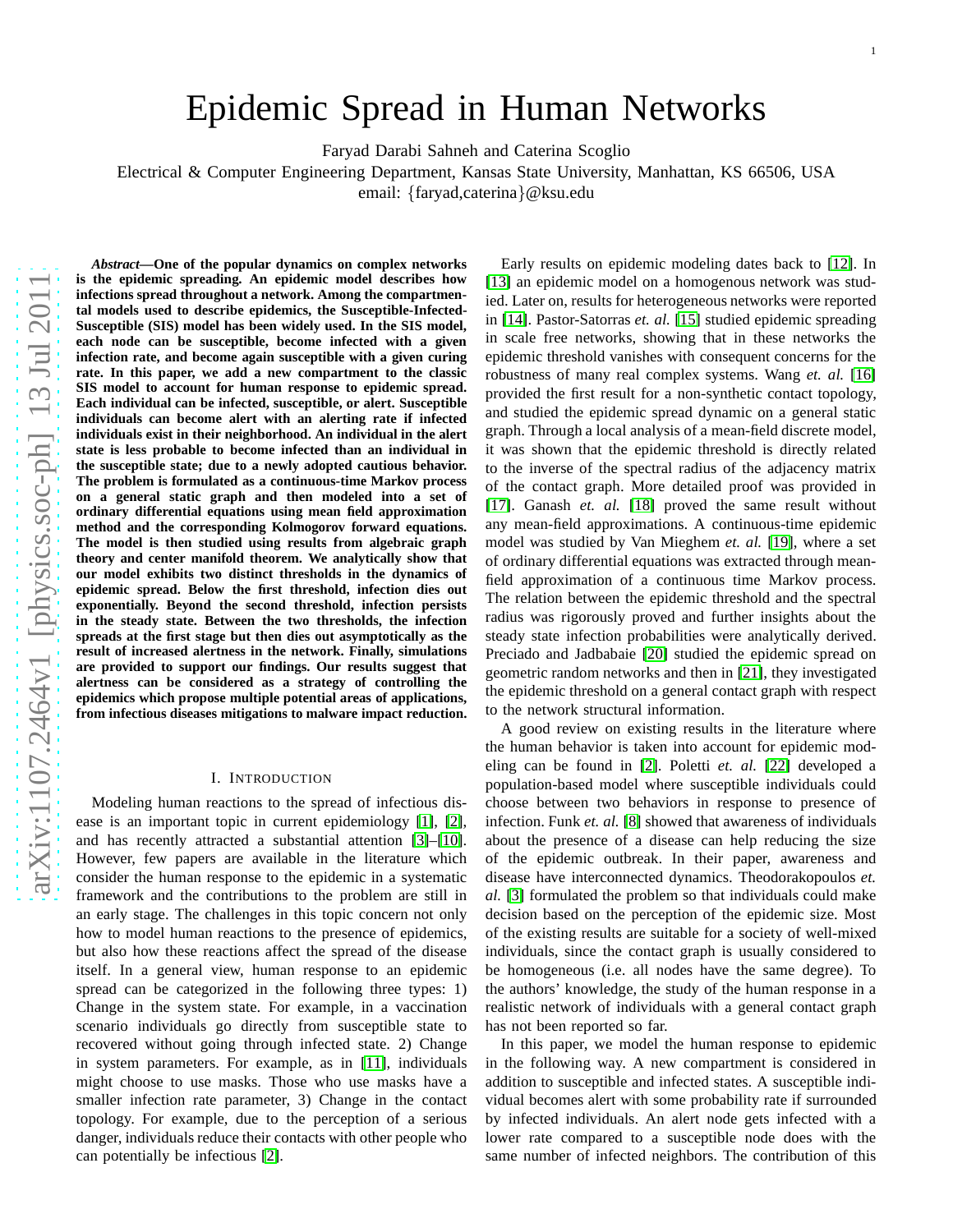paper is two-fold. 1) Unlike most of the previous results, no homogeneity assumption is made on the contact network and the human-disease interaction in this paper is modeled on a general contact graph. 2) We show through analytical approaches that two distinct thresholds exist. The two are explicitly computed. To the authors' knowledge the existence of two distinct thresholds is reported for the first time in this paper, providing a fundamental progress on previous results. Additionally, this result has the potential to be applied to mitigate epidemics in several different complex systems, from human and animal infectious diseases, to malware propagation in computer and sensor networks.

The rest of the paper is organized as follows. In Section [II,](#page-1-0) some backgrounds on graph theory, center manifold method, and the N-Intertwined SIS model (developed in [\[19\]](#page-7-12)) are recalled. Section [III](#page-2-0) is devoted to the problem formulation and model derivations. Stability analysis results of the model are provided in Section [IV.](#page-3-0) Finally, results are examined through numerical simulations in Section [V.](#page-6-0)

#### II. PRELIMINARILY AND BACKGROUND

#### <span id="page-1-0"></span>*A. Graph Theory*

Graph theory (see [\[23\]](#page-7-17)**)** is widely used for representing the contact topology in an epidemic network. Let  $\mathcal{G} = \{V, \mathcal{E}\}\$ represent a directed graph, and  $V = \{1, ..., N\}$  denote the set of vertices. Every individual is represented by a vertex. The set of edges is denoted as  $\mathcal{E} \subset \mathcal{V} \times \mathcal{V}$ . An edge is an ordered pair  $(i, j) \in \mathcal{E}$  if individual j can be directly infected from individual  $i$ . In this paper, we assume that there is no self loop in the graph, that is,  $(i, i) \notin \mathcal{E}$ .  $\mathcal{N}_i = \{j \in \mathcal{V} \mid (j, i) \in \mathcal{E}\}\$ denotes the neighborhood set of vertex i. Graph  $G$  is said to be undirected if for any edge  $(i, j) \in \mathcal{E}$ , edge  $(j, i) \in \mathcal{E}$ . A path is referred by the sequence of its vertices. A path  $P$  of length k between  $v_0$ ,  $v_k$  is the sequence  $\{v_0, ..., v_k\}$  where  $(v_{i-1}, v_i) \in \mathcal{E}$  for  $i = 1, ..., k$ . Directed graph  $\mathcal{G}$  is strongly connected if any two vertices are linked with a path in G.  $\mathcal{A} = [a_{ij}] \in \mathbb{R}^{N \times N}$  denotes the adjacency matrix of  $\mathcal{G}$ , where  $a_{ij} = 1$  if and only if  $(i, j) \in \mathcal{E}$  else  $a_{ij} = 0$ . The largest magnitude of the eigenvalues of adjacency matrix A is called spectral radius of A and is denoted by  $\rho(A)$ .

#### <span id="page-1-5"></span>*B. Center Manifold Theory*

Linearization is a useful technique for local stability analysis of nonlinear systems. However, in the cases where linearization results in a linear system with some negative real part and some zero real part eigenvalues, the linearization method fails. In these cases, the local stability analysis can be performed by analyzing a nonlinear system of the order exactly equal to the number of eigenvalues with zero real parts. This method is known as center manifold method. In this section, we have a quick review on center manifold theory. More details can be found in [\[24\]](#page-7-18) and [\[25\]](#page-7-19).

For  $z_s \in \mathbb{R}^{n_s}$  and  $z_c \in \mathbb{R}^{n_c}$ , consider the following system

<span id="page-1-1"></span>
$$
\dot{z}_s = A_s z_s + g_s(z_c, z_s) \tag{1}
$$

$$
\dot{z}_c = A_c z_c + g_c(z_c, z_s), \tag{2}
$$

where the eigenvalues of  $A_s \in \mathbb{R}^{n_s \times n_s}$  and  $A_c \in \mathbb{R}^{n_c \times n_c}$ have negative and zero real parts, respectively. The functions  $g_c$  and  $g_s$  are twice continuously differentiable and satisfy the conditions

$$
g_i(\mathbf{0},\mathbf{0}) = \mathbf{0}, \ \nabla g_i(\mathbf{0},\mathbf{0}) = \mathbf{0}, \ i \in \{s,c\},
$$
 (3)

where 0 is a vector or matrix of zeros with appropriate dimensions. There exists a function  $h : \mathbb{R}^{n_s} \to \mathbb{R}^{n_c}$  satisfying

$$
h(\mathbf{0}) = \mathbf{0}, \ \nabla h(\mathbf{0}) = \mathbf{0}, \tag{4}
$$

that  $z_s = h(z_c)$  is an invariant manifold (see [\[25\]](#page-7-19) for the definition) for [\(1\)](#page-1-1) and [\(2\)](#page-1-1) near the origin. The dynamic system [\(1\)](#page-1-1) and [\(2\)](#page-1-1) can be studied through the reduced system

$$
\dot{\hat{z}}_c = A_c \hat{z}_c + g_c(\hat{z}_c, h(\hat{z}_c)).
$$
\n(5)

The invariant manifold  $z_s = h(z_c)$  is a center manifold for the system  $(1)$  and  $(2)$ , i.e., every trajectory of  $(1)$  and  $(2)$ with the initial condition  $z_c(0) = \hat{z}_c(0)$  and  $z_s(0) = h(\hat{z}_c(0))$ satisfies  $z_c(t) = \hat{z}_c(t)$  and  $z_s(t) = h(\hat{z}_c(t))$ . In addition, small deviation from the center manifold is exponentially attracted, i.e., if  $||z_s(0) - h(\hat{z}_c(0))||$  is small enough, then  $||z_{s}(t) - h(\hat{z}_{c}(t))||$  will go to zero exponentially.

## <span id="page-1-3"></span>*C. N-Intertwined SIS Model for Epidemic Spread*

We have built our modeling based on a newly proposed continuous-time model for epidemic spread on a graph. Van Mieghem *et. al.* [\[19\]](#page-7-12) derived a set of ordinary differential equations, called the N-intertwined model, which represents the time evolution of the probability of infection for each individual. The only approximation for the N-intertwined model corresponds to the application of the mean-field theory.

Consider a network of  $N$  individuals. Denote the infection probability of the *i*-th individual by  $p_i \in [0, 1]$ . Assume that the disease is characterized by infection rate  $\beta_0 \in \mathbb{R}^+$  and cure rate  $\delta \in \mathbb{R}^+$ . Furthermore, assume that the contact topology is represented by a static graph. The N-intertwined model proposed in [\[19\]](#page-7-12) is

<span id="page-1-2"></span>
$$
\dot{p}_i = \beta_0 (1 - p_i) \sum_{j \in \mathcal{N}_i} a_{ij} p_j - \delta p_i, \ i \in \{1, ..., N\}, \quad (6)
$$

where  $a_{ij} = 1$  if individual j is a neighbor of individual i, otherwise  $a_{ij} = 0$ .

<span id="page-1-4"></span>*Proposition 1:* Consider the N-intertwined model [\(6\)](#page-1-2). Initial infection will die out exponentially if the infection strength  $\tau \triangleq \frac{\beta_0}{\delta}$  satisfies

$$
\tau \triangleq \frac{\beta_0}{\delta} \le \frac{1}{\rho(A)},\tag{7}
$$

where  $\rho(A)$  is the spectral radius of the adjacency matrix A of the contact graph.

*Remark 1:* The value  $\tau_c = \frac{1}{\rho(A)}$  is usually referred to as the epidemic threshold. For any infection strength  $\tau > \tau_c$ , infection will persist in the steady state. The following result discusses the steady state values for infection probabilities.

<span id="page-1-6"></span>*Proposition 2:* If the infection strength is above the epidemic threshold, the steady state values of the infection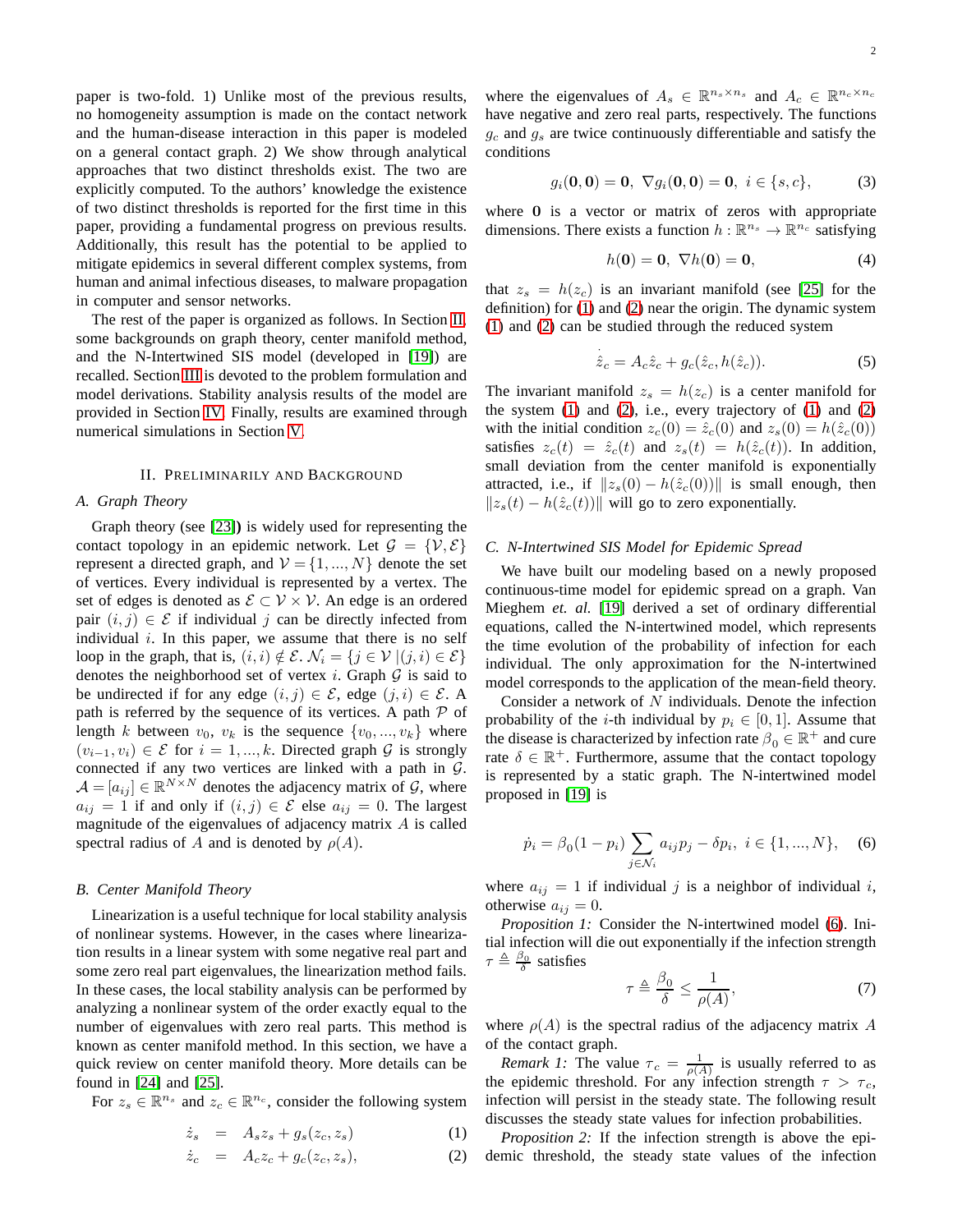probabilities, denoted by  $p_i^{ss}$  for the *i*-th individual, is the continuous-time Markov process: non-trivial solution of the following set of equations

<span id="page-2-5"></span>
$$
\frac{\beta_0}{\delta} \sum_{j \in \mathcal{N}_i} a_{ij} p_j^{ss} = \frac{p_i^{ss}}{1 - p_i^{ss}}, \quad i \in \{1, ..., N\}.
$$
 (8)

#### III. MODEL DEVELOPMENT

<span id="page-2-0"></span>In this paper, we add a new compartment to the classic SIS model for epidemic spread modeling to propose a Susceptible-Alert-Infected-Susceptible (SAIS) model. The contact topology in this formulation is considered as a general static graph. Each node of the graph represents an individual and a link between two nodes determines the contact between the two individuals. Each node is allowed to be in one of the three states *"S: susceptible"*, *"I: infected"*, and *"A: alert"*. A susceptible individual becomes infected by the infection rate  $\beta_0$  times the number of its infected neighbors. An infected individual recovers back to the susceptible state by the curing rate  $\delta$ . An individual can observe the states of its neighbors. A susceptible individual might go to the alert state if surrounded by infected individuals. Specifically, a susceptible node becomes alert with the alerting rate  $\kappa \in \mathbb{R}^+$  times the number of infected neighbors. An alert individual can get infected in a process similar to a susceptible individual but with a reduced infection rate  $0 \le \beta_a < \beta_0$ . We assume that transition from an alert individual to a susceptible state is much slower than other transitions. Hence, in our modeling setup, an alert individual never goes directly to the susceptible state. The compartmental transitions of a node with one single infected neighbor are depicted in Fig. [1.](#page-2-1)



<span id="page-2-1"></span>Fig. 1. The infected population fraction in Example. (a) SIS model. (b) SAIS model with. (c) SAIS model with . The Monte-Carlo simulation results are shown in blue.

The epidemic spread dynamic is modeled as a continuoustime Markov process. For each node  $i \in \{1, ..., N\}$ , define a random variable  $X_i: \{S, I, A\} \rightarrow \{0, 1, 2\}$ . Denote  $X_i^t$ a measure of the random variable at time  $t$  for node  $i$ . The epidemic spread dynamics is modeled as the following

$$
\Pr[X_i^{t+\Delta t} = 1 | X_i^t = 0] = \beta_0 \Delta t \sum_{j \in \mathcal{N}_i} 1_{\{X_j^t = 1\}} + o(\Delta t),
$$
  
\n
$$
\Pr[X_i^{t+\Delta t} = 0 | X_i^t = 1] = \delta \Delta t + o(\Delta t),
$$
  
\n
$$
\Pr[X_i^{t+\Delta t} = 2 | X_i^t = 0] = \kappa \Delta t \sum_{j \in \mathcal{N}_i} 1_{\{X_j^t = 1\}} + o(\Delta t),
$$
  
\n
$$
\Pr[X_i^{t+\Delta t} = 1 | X_i^t = 2] = \beta_a \Delta t \sum_{j \in \mathcal{N}_i} 1_{\{X_j^t = 1\}} + o(\Delta t),
$$
(9)

<span id="page-2-2"></span>for  $i \in \{1, ..., N\}$ . In [\(9\)](#page-2-2), Pr[·] denotes probability,  $\Delta t > 0$  is a time step, and  $1_{\{\mathcal{X}\}}$  is one if  $\mathcal X$  is true and zero otherwise. A function  $f(\Delta t)$  is said to be  $o(\Delta t)$  if  $\lim_{\Delta t \to 0} \frac{f(\Delta t)}{\Delta t} = 0$ .

A common approach for studying a continuous-time Markov process is to derive the corresponding Kolmogorov forward (backward) differential equations (see [\[26\]](#page-7-20) and [\[27\]](#page-7-21)). As can be seen from the above equations, the conditional transition probabilities of a node are expressed in terms of the actual state of its neighboring nodes. Therefore, each state of the Kolmogorov differential equations corresponding to the Markov process [\(9\)](#page-2-2) will be the probability of being in a specific configuration. In this case, we will end up with a set of first order ordinary differential equations of the order  $3<sup>N</sup>$ . Hence, the analysis will become dramatically complicated as the network size grows. In addition, it is more desirable to study the probability that each individual is susceptible, infected, or alert. Using a proper mean-field approximation, it is possible to express the transition probabilities in terms of infection probabilities of the neighbors. Specifically, the term  $1_{\{X_j^t=1\}}$  is replaced with  $\Pr[X_j^t=1]$  in [\(9\)](#page-2-2). Hence, the following new stochastic process is obtained:

$$
\Pr[X_i^{t+\Delta t} = 1 | X_i^t = 0] = \beta_0 \Delta t \sum_{j \in \mathcal{N}_i} \Pr[X_j^t = 1] + o(\Delta t),
$$
  
\n
$$
\Pr[X_i^{t+\Delta t} = 0 | X_i^t = 1] = \delta \Delta t + o(\Delta t),
$$
  
\n
$$
\Pr[X_i^{t+\Delta t} = 2 | X_i^t = 0] = \kappa \Delta t \sum_{j \in \mathcal{N}_i} \Pr[X_j^t = 1] + o(\Delta t),
$$
  
\n
$$
\Pr[X_i^{t+\Delta t} = 1 | X_i^t = 2] = \beta_a \Delta t \sum_{j \in \mathcal{N}_i} \Pr[X_j^t = 1] + o(\Delta t).
$$
\n(10)

Define a new state  $x_i \triangleq [s_i, p_i, q_i]^T$ , where  $s_i$ ,  $p_i$ , and  $q_i$  denote the probabilities of individual i to be susceptible, infected, and alert, respectively. The Kolmogorov forward differential equations of the stochastic process [\(10\)](#page-2-3) can now be found as

<span id="page-2-4"></span><span id="page-2-3"></span>
$$
\dot{x}_i = \Theta_i^T x_i, \ i \in \{1, ..., N\},\tag{11}
$$

where

$$
\Theta_i \triangleq \begin{bmatrix}\n-\delta & 0 & \delta \\
\beta_a \sum_{j \in \mathcal{N}_i} a_{ij} p_j & -\beta_a \sum_{j \in \mathcal{N}_i} a_{ij} p_j & 0 \\
\beta_0 \sum_{j \in \mathcal{N}_i} a_{ij} p_j & \kappa \sum_{j \in \mathcal{N}_i} a_{ij} p_j & -(\beta_0 + \kappa) \sum_{j \in \mathcal{N}_i} a_{ij} p_j\n\end{bmatrix}
$$
\n(12)

is the infinitesimal transition matrix. One property of the dynamic system [\(11\)](#page-2-4) is that  $s_i + p_i + q_i$  is a preserved quantity.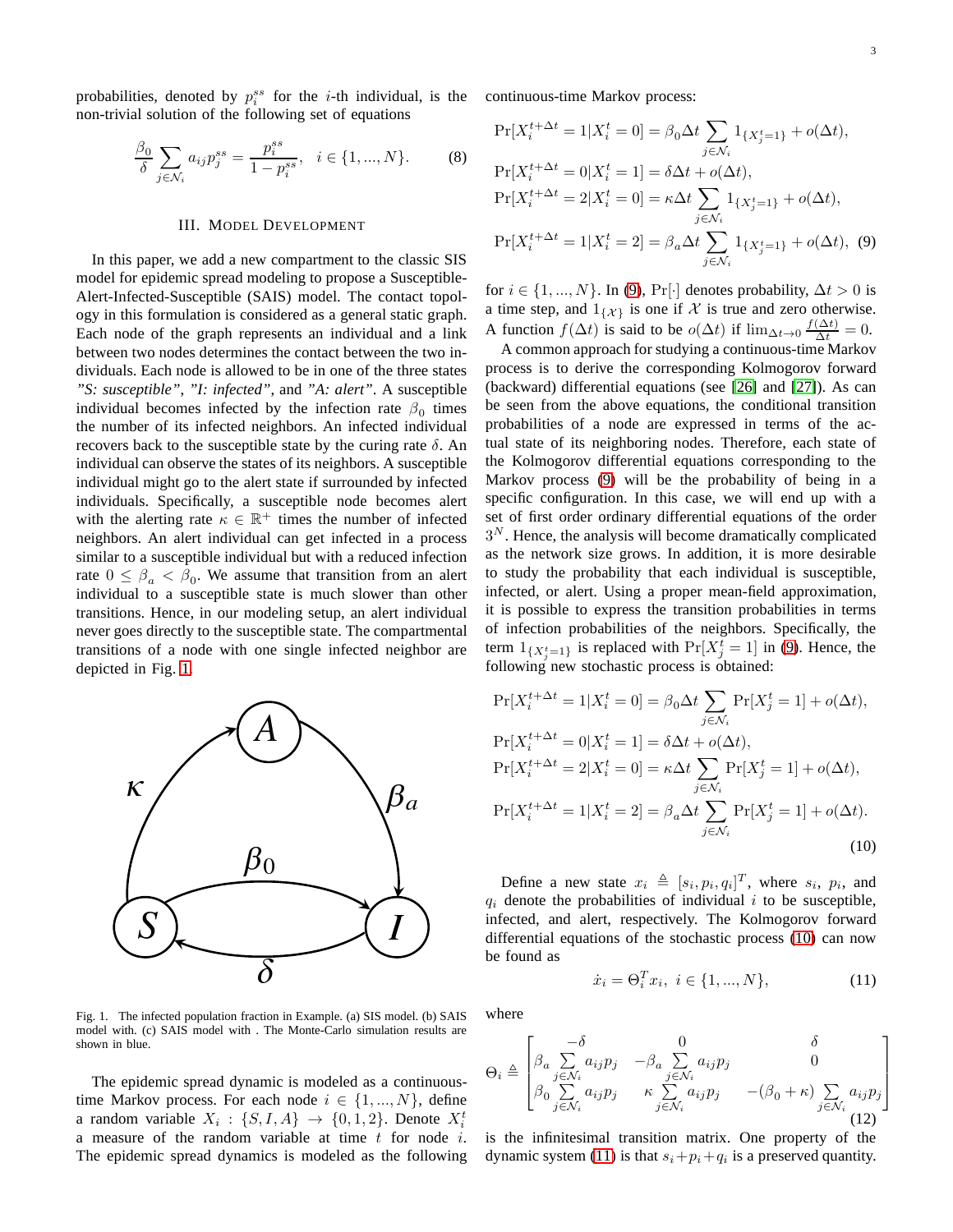Hence, the states  $s_i$ ,  $p_i$ , and  $q_i$  are not independent. Omitting  $s_i$ in [\(11\)](#page-2-4), the following set of differential equations is obtained:

$$
\dot{p}_i = \beta_0 (1 - p_i - q_i) \sum_{j \in \mathcal{N}_i} a_{ij} p_j + \beta_a q_i \sum_{j \in \mathcal{N}_i} a_{ij} p_j - \delta p_i,
$$
\n(13)

$$
\dot{q}_i = \kappa (1 - p_i - q_i) \sum_{j \in \mathcal{N}_i} a_{ij} p_j - \beta_a q_i \sum_{j \in \mathcal{N}_i} a_{ij} p_j, \qquad (14)
$$

for  $i \in \{1, ..., N\}$ .

*Remark 2:* As can be seen using a mean-field approximation, the dimension of the differential equations is reduced from  $3^N$  to 2N. However, some information is definitely lost and there is some error. For example, the Markov process [\(9\)](#page-2-2) exhibits an absorbing state. However, no absorbing state can be observed based on the equations [\(13\)](#page-3-1) and [\(14\)](#page-3-2). In addition, as is discussed in [\[19\]](#page-7-12), the solution from the mean field approximation is an upper-bound for the actual model.

# <span id="page-3-0"></span>IV. BEHAVIORAL STUDY OF SAIS EPIDEMIC SPREAD MODEL

In this section, the dynamic system [\(13\)](#page-3-1) and [\(14\)](#page-3-2) derived in the previous section is analyzed. It is shown that alertness decreases the size of infection. In addition, in an SAIS epidemic model, the response of the system can be categorized in three separate regions. These three regions are identified with two distinct thresholds  $\tau_c^1$  and  $\tau_c^2$ . Below the first threshold, the epidemic dies out exponentially. Beyond the second threshold, the epidemic persists in the steady state. Between  $\tau_c^1$  and  $\tau_c^2$ , the epidemic spreads at the first stage but then dies out asymptotically as the result of increased alertness in the network.

## *A. Comparison between SAIS and SIS*

In this section, the SAIS model and the SIS model are compared in the sense of infection probabilities of the individuals. Specifically, we are interested to compare  $p_i(t)$ , the response of [\(13\)](#page-3-1) and [\(14\)](#page-3-2), with infection probability  $p'_i(t)$  in the Nintertwined SIS model, which is the solution of the system

<span id="page-3-3"></span>
$$
\dot{p}'_i = \beta_0 (1 - p'_i) \sum_{j \in \mathcal{N}_i} a_{ij} p'_j - \delta p'_i.
$$
 (15)

It is shown that alertness decreases the probability of infection for each individual. This result is stated as the following theorem.

<span id="page-3-9"></span>*Theorem 1:* Starting with the same initial conditions  $p_i(t_0) = p'_i(t_0), i = \{1, ..., N\}$ , the infection probabilities of individuals in SIS model [\(15\)](#page-3-3) always dominate those of the SAIS model [\(13\)](#page-3-1) and [\(14\)](#page-3-2), i.e.,

$$
p_i(t) \le p'_i(t), i = \{1, ..., N\} \quad \forall t \in [t_0, \infty). \tag{16}
$$

*Proof:* Rewrite the equations [\(13\)](#page-3-1) as

<span id="page-3-6"></span>
$$
\dot{p}_i = \beta_0 (1 - p_i) \sum_{j \in \mathcal{N}_i} a_{ij} p_j - (\beta_0 - \beta_a) q_i \sum_{j \in \mathcal{N}_i} a_{ij} p_j - \delta p_i. \tag{17}
$$

Starting with the same initial conditions  $p_i(t_0) = p'_i(t_0)$ , it is concluded that

<span id="page-3-4"></span>
$$
p_i(t_0) = p'_i(t_0) \Rightarrow \dot{p}_i(t_0) \le \dot{p}'_i(t_0),
$$
 (18)

since  $\beta_a \leq \beta_0$  by definition and therefore  $(\beta_0 \beta_a) q_i(t_0) \sum_{j \in \mathcal{N}_i} a_{ij} p_j(t_0)$  is a non-negative term. According to [\(18\)](#page-3-4), there exists  $t_f > t_0$  so that

<span id="page-3-5"></span>
$$
p_i(t) \le p'_i(t), i \in \{1, ..., N\} \quad \forall t \in [t_0, t_f].
$$
 (19)

<span id="page-3-2"></span><span id="page-3-1"></span>The theorem is proved if we show that inequality [\(19\)](#page-3-5) holds for every  $t_f \in (t_0, \infty)$ . Assume that there exists  $t_1 > t_0$ , so that [\(19\)](#page-3-5) holds for  $t_f = t_1$  but it is not true for any  $t_f > t_1$ . Obviously, at  $t = t_1$ ,

<span id="page-3-7"></span>
$$
\exists i \in \{1, ..., N\} \text{ so that } p_i(t_1) = p'_i(t_1) \text{ and } \dot{p}_i(t_1) > \dot{p}'_i(t_1). \tag{20}
$$

In the subsequent arguments, it is shown that no such  $t_1$  exists. From [\(17\)](#page-3-6),  $\dot{p}_i(t_1)$  is found to satisfy

<span id="page-3-8"></span>
$$
\dot{p}_i(t_1) = \beta_0 (1 - p_i(t_1)) \sum_{j \in \mathcal{N}_i} a_{ij} p_j(t_1) \n- (\beta_0 - \beta_a) q_i(t_1) \sum_{j \in \mathcal{N}_i} a_{ij} p_j(t_1) - \delta p_i(t_1) \n\leq \beta_0 (1 - p_i(t_1)) \sum_{j \in \mathcal{N}_i} a_{ij} p_j(t_1) - \delta p_i(t_1) \n= \beta_0 (1 - p'_i(t_1)) \sum_{j \in \mathcal{N}_i} a_{ij} p_j(t_1) - \delta p'_i(t_1), \quad (21)
$$

according to [\(20\)](#page-3-7) and the fact that  $(\beta_0 - \beta_a)q_i(t_1) \sum a_{ij}p_j(t_1)$ is a non-negative term. Based on [\(19\)](#page-3-5),  $\forall j \in \{1, ..., N\}$  we have  $p_j(t_1) \leq p'_j(t_1)$ . Therefore, the inequality [\(21\)](#page-3-8) is further simplified as

$$
\dot{p}_i(t_1) \le \beta_0 (1 - p_i'(t_1)) \sum_{j \in \mathcal{N}_i} a_{ij} p_j'(t_1) - \delta p_i'(t_1) = \dot{p}_i'(t_1).
$$
\n(22)

Having  $\dot{p}_i(t_1) \leq \dot{p}'_i(t_1)$  contradicts with [\(20\)](#page-3-7). Therefore, no such  $t_1$  exists so that [\(20\)](#page-3-7) is true. As a result the inequality [\(19\)](#page-3-5) holds for every  $t_f \in (t_0, \infty)$ . This completes the proof. Г

#### <span id="page-3-11"></span>*B. Exponential Epidemic Die-Out*

*Theorem 2:* Consider the SAIS epidemic spread model [\(13\)](#page-3-1) and [\(14\)](#page-3-2). Assume that the infection strength satisfies

<span id="page-3-10"></span>
$$
\tau = \frac{\beta_0}{\delta} < \frac{1}{\rho(A)}.\tag{23}
$$

Then, initial infections will die out exponentially.

*Proof:* The solution of  $p_i(t)$  was proved in Theorem [1](#page-3-9) to be upper-bounded by  $p_i'(t)$ . As described in Section [II-C](#page-1-3) and based on Proposition [1,](#page-1-4) the N-intertwined model [\(15\)](#page-3-3) is exponentially stable if [\(23\)](#page-3-10) is satisfied. As a consequence,  $p_i(t)$ in [\(17\)](#page-3-6) is also exponentially stable if [\(23\)](#page-3-10) is satisfied.

*Remark 3:* In the proof of Theorem [1,](#page-3-9)  $q_i$  is considered as a non-negative time-varying term. Under the conditions of Theorem [2,](#page-3-11)  $q_i(t)$  will regulate at some value depending on the initial conditions.

*Remark 4:* Note that adding the alert compartment does not contribute to the epidemic threshold for exponential die out. This result is already concluded in [\[8\]](#page-7-16) for a homogeneous network (i.e. all nodes have the same degree).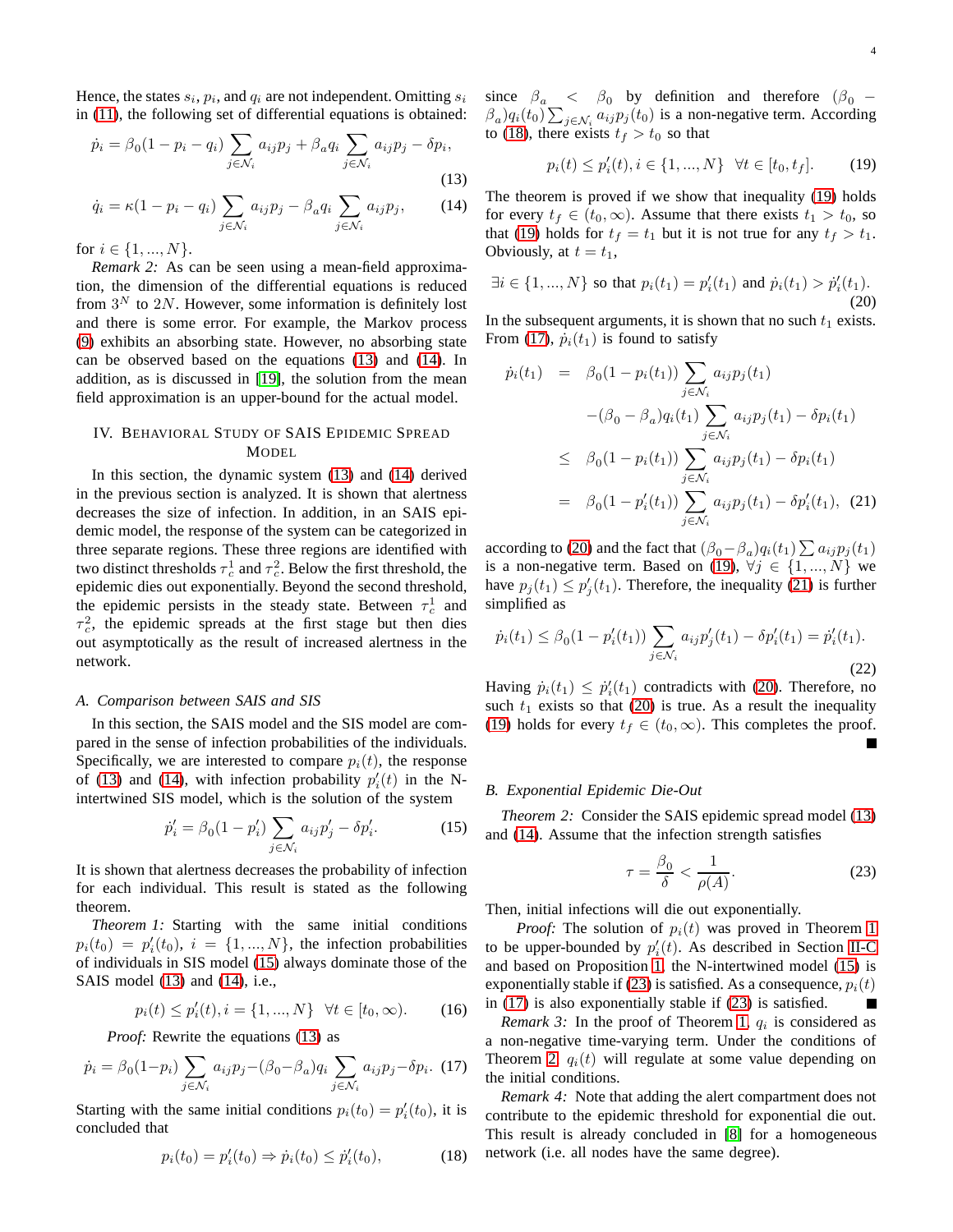## *C. Asymptotically Epidemic Die-Out*

According to [\(14\)](#page-3-2),

$$
q_i^e = \frac{1 - p_i}{1 + \frac{\beta_a}{\kappa}}, \ i \in \{1, ..., N\},\tag{24}
$$

is an equilibrium for [\(14\)](#page-3-2). To facilitate the subsequent analysis, define a new state  $r_i$  as

<span id="page-4-0"></span>
$$
r_i \triangleq q_i - q_i^e = q_i - \frac{1 - p_i}{1 + \frac{\beta_a}{\kappa}}.\tag{25}
$$

The derivatives  $\dot{p}_i$  and  $\dot{r}_i$  in the new coordinate can be found by substituting  $q_i = r_i + \frac{1}{1 + \frac{\beta_a}{\kappa}} - \frac{p_i}{1 + \frac{\beta_a}{\kappa}}$  from [\(25\)](#page-4-0) in [\(13\)](#page-3-1) and [\(14\)](#page-3-2) as

<span id="page-4-1"></span>
$$
\dot{p}_i = \beta_0 (1 - p_i - \{r_i + \frac{1}{1 + \frac{\beta_a}{\kappa}} - \frac{p_i}{1 + \frac{\beta_a}{\kappa}}\}) \sum_{j \in \mathcal{N}_i} a_{ij} p_j
$$
\n
$$
+ \beta_a \{r_i + \frac{1}{1 + \frac{\beta_a}{\kappa}} - \frac{p_i}{1 + \frac{\beta_a}{\kappa}}\} \sum_{j \in \mathcal{N}_i} a_{ij} p_j - \delta p_i
$$
\n
$$
= \{\beta_0 \frac{\frac{\beta_a}{\kappa}}{1 + \frac{\beta_a}{\kappa}} + \beta_a \frac{1}{1 + \frac{\beta_a}{\kappa}}\} \sum_{j \in \mathcal{N}_i} a_{ij} p_j
$$
\n
$$
- \{\beta_0 + \frac{\beta_0 + \beta_a}{1 + \frac{\beta_a}{\kappa}}\} p_i \sum_{j \in \mathcal{N}_i} a_{ij} p_j
$$
\n
$$
- (\beta_0 - \beta_a) r_i \sum_{j \in \mathcal{N}_i} a_{ij} p_j - \delta p_i,
$$
\n(26)

and

<span id="page-4-2"></span>
$$
\dot{r}_i = \kappa (1 - p_i - \{r_i + \frac{1}{1 + \frac{\beta_a}{\kappa}} - \frac{p_i}{1 + \frac{\beta_a}{\kappa}}\}) \sum_{j \in \mathcal{N}_i} a_{ij} p_j
$$

$$
- \beta_a \{r_i + \frac{1}{1 + \frac{\beta_a}{\kappa}} - \frac{p_i}{1 + \frac{\beta_a}{\kappa}}\} \sum_{j \in \mathcal{N}_i} a_{ij} p_j
$$

$$
= -\kappa (1 + \frac{\beta_a}{\kappa}) r_i \sum_{j \in \mathcal{N}_i} a_{ij} p_j. \tag{27}
$$

To facilitate the subsequent analysis, define

<span id="page-4-3"></span>
$$
\mathbf{p} \quad \triangleq \quad [p_1, ..., p_N]^T \in \mathbb{R}^N, \tag{28}
$$

$$
\mathbf{r} \quad \triangleq \quad [r_1, ..., r_N]^T \in \mathbb{R}^N. \tag{29}
$$

According to [\(26\)](#page-4-1) and [\(27\)](#page-4-2) and the definitions [\(28\)](#page-4-3) and [\(29\)](#page-4-3), the followings are true

<span id="page-4-4"></span>
$$
\dot{\mathbf{p}} = (\beta_{eq}A - \delta I)\mathbf{p} + G_1(\mathbf{p}, \mathbf{r}), \tag{30}
$$

$$
\dot{\mathbf{r}} = \mathbf{0}\mathbf{r} + G_2(\mathbf{p}, \mathbf{r}), \tag{31}
$$

where

<span id="page-4-10"></span>
$$
\beta_{eq} \triangleq \beta_0 \frac{\frac{\beta_a}{\kappa}}{1 + \frac{\beta_a}{\kappa}} + \beta_a \frac{1}{1 + \frac{\beta_a}{\kappa}},\tag{32}
$$

and

<span id="page-4-5"></span>
$$
G_1(\cdot) \triangleq [g_{1,1}(\cdot), ..., g_{1,N}(\cdot)]^T, \tag{33}
$$

$$
G_2(\cdot) \triangleq [g_{2,1}(\cdot), ..., g_{2,N}(\cdot)]^T, \tag{34}
$$

with

$$
g_{1,i}(\mathbf{p}, \mathbf{r}) \triangleq -\{\beta_0 + \frac{\beta_0 + \beta_a}{1 + \frac{\beta_a}{\kappa}}\} p_i \sum_{j \in \mathcal{N}_i} a_{ij} p_j
$$

$$
-(\beta_0 - \beta_a) r_i \sum_{j \in \mathcal{N}_i} a_{ij} p_j, \qquad (35)
$$

$$
-(\beta_0 - \beta_a) t_i \sum_{j \in \mathcal{N}_i} a_{ij} p_j,
$$
 (33)

$$
g_{2,i}(\mathbf{p}, \mathbf{r}) \quad \triangleq \quad -\kappa (1 + \frac{\beta_a}{\kappa}) r_i \sum_{j \in \mathcal{N}_i} a_{ij} p_j. \tag{36}
$$

If we linearize the system [\(30\)](#page-4-4) and [\(31\)](#page-4-4), the resulting system has N zero eigenvalues. Therefore, linearization technique fails to investigate the stability properties of [\(30\)](#page-4-4) and [\(31\)](#page-4-4). In the following arguments, we show that center manifold theory can be employed to study the stability of [\(30\)](#page-4-4) and [\(31\)](#page-4-4).

The eigenvalues of matrix  $(\beta_{eq}A - \delta I)$  are  $\beta_{eq}\lambda_i - \delta, i \in$  $\{1,...N\}$ , where  $\lambda_i$ 's are the eigenvalues of the adjacency matrix A. Therefore, assuming that

<span id="page-4-9"></span>
$$
\frac{\beta_{eq}}{\delta} < \frac{1}{\rho(A)},\tag{37}
$$

the matrix  $(\beta_{eq}A - \delta I)$  is Hurwitz (i.e., a matrix that all of its eigenvalues have negative real parts). In addition, the two nonlinear functions  $G_1$  and  $G_2$  defined in [\(33\)](#page-4-5) and [\(34\)](#page-4-5) satisfy

<span id="page-4-11"></span>
$$
G_j(0,0) = 0, \ \nabla G_j(0,0) = 0,
$$
 (38)

for  $j \in \{1, 2\}$ . Hence, the center manifold theory reviewed in Section [II-B](#page-1-5) may apply. The center manifold theorem suggests that there exists a function  $H(\cdot) : \mathbb{R}^N \to \mathbb{R}^N$  where the dynamics [\(30\)](#page-4-4) and [\(31\)](#page-4-4) can be determined by

<span id="page-4-6"></span>
$$
\dot{\hat{\mathbf{r}}} = G_2(H(\hat{\mathbf{r}}), \hat{\mathbf{r}}).
$$
 (39)

Differential equation [\(39\)](#page-4-6) can be written in terms of its entries as

<span id="page-4-7"></span>
$$
\dot{\hat{r}}_i = -\kappa (1 + \frac{\beta_a}{\kappa}) \hat{r}_i \sum_{j \in \mathcal{N}_i} a_{ij} h_j(\hat{\mathbf{r}}), \tag{40}
$$

for  $i \in \{1, ..., N\}$ , where  $h_i(\cdot)$  is the *i*-th component of  $H(\cdot) \triangleq [h_1(\cdot), ..., h_N(\cdot)]^T$ .

<span id="page-4-8"></span>*Remark 5:* Usually, it is not feasible to find  $h_i(\cdot)$  explicitly. In the subsequent analysis, instead of explicit calculations, we make use of the following property of  $h_i(\cdot)$ : Since the probability  $p_i$  is non-negative, each function  $h_i(\cdot)$  is necessarily non-negative.

<span id="page-4-12"></span>*Lemma 1:* The trajectories of [\(40\)](#page-4-7) will asymptotically converge to the set defined by

$$
\Omega = \{ \hat{\mathbf{r}} \in \mathbb{R}^N | \hat{r}_i \sum_{j \in \mathcal{N}_i} a_{ij} h_j(\hat{\mathbf{r}}) = 0 \}.
$$
 (41)

*Proof:* Define a continuously differentiable function V as

$$
V \triangleq \frac{1}{2} \hat{\mathbf{r}}^T \hat{\mathbf{r}}.\tag{42}
$$

Taking the derivative of  $V$  with respect to time, we have

$$
\dot{V} = \sum_{i=1}^{N} \hat{r}_i \dot{\hat{r}}_i = -\kappa (1 + \frac{\beta_a}{\kappa}) \sum_{i=1}^{N} \left( \hat{r}_i^2 \sum_{j \in \mathcal{N}_i} a_{ij} h_j(\hat{\mathbf{r}}) \right).
$$
 (43)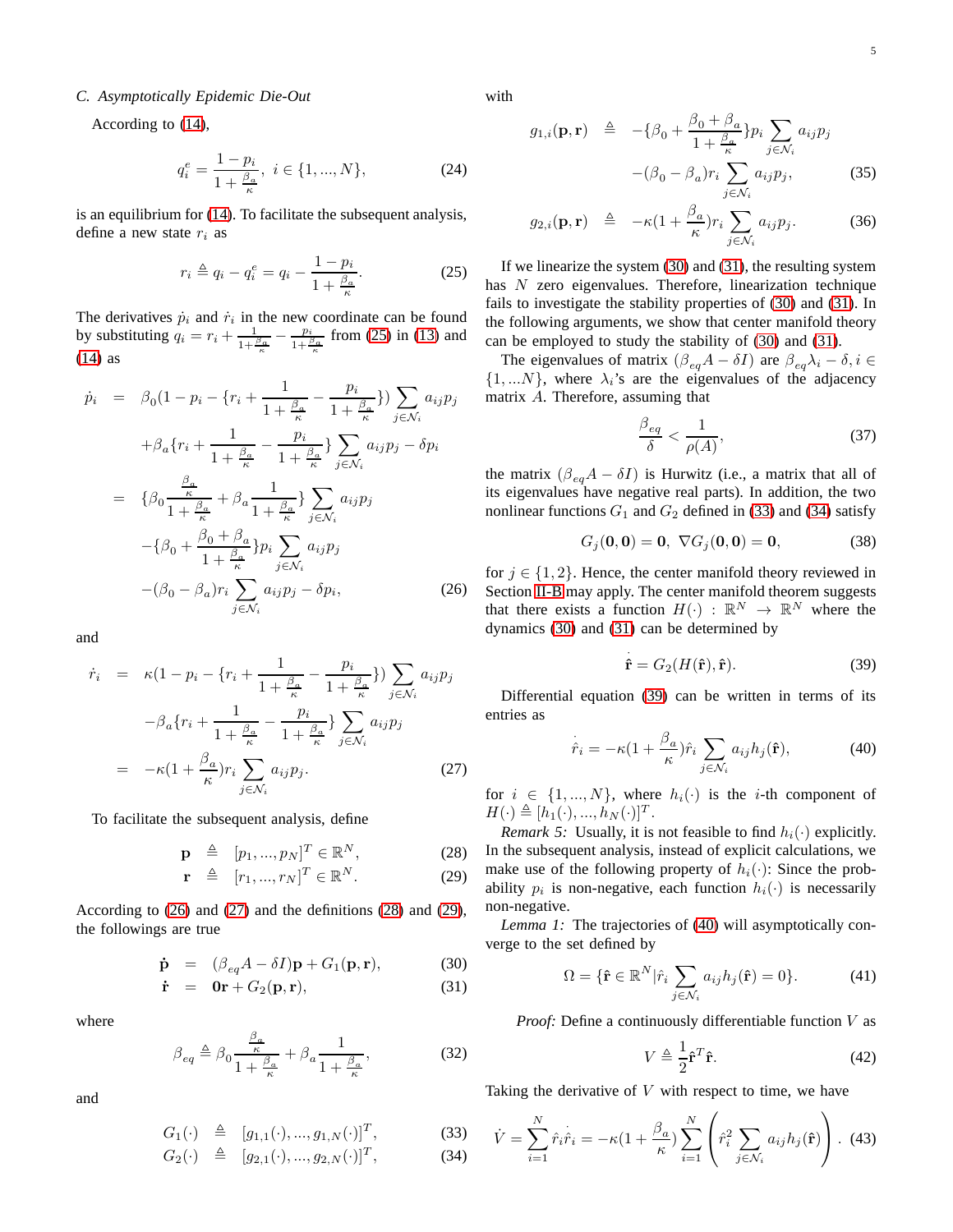It can be seen that the time derivative  $\dot{V}$  is negative semidefinite according to Remark [5.](#page-4-8) According to the LaSalle's invariance theorem (see [\[25\]](#page-7-19)) the trajectories of [\(40\)](#page-4-7) will asymptotically converge to the set  $V \equiv 0$ , i.e.,

$$
\Omega \triangleq \{ \hat{\mathbf{r}} \in \mathbb{R}^N | \hat{r}_i \sum_{j \in \mathcal{N}_i} a_{ij} h_j(\hat{\mathbf{r}}) = 0 \}.
$$
 (44)

<span id="page-5-1"></span>*Theorem 3:* Consider the SAIS epidemic model [\(13\)](#page-3-1) and [\(14\)](#page-3-2). Assume that the infection strength satisfies [\(37\)](#page-4-9) where  $\beta_{eq}$  is defined in [\(32\)](#page-4-10). Small initial infections die out asymptotically as  $t \to \infty$ .

*Proof:* Since the infection strength satisfies [\(37\)](#page-4-9), the matrix  $(\beta_{eq}A - \delta I)$  is Hurwitz. According to the property [\(38\)](#page-4-11) of  $G_1(\mathbf{p}, \mathbf{r})$ , the system

$$
\dot{\mathbf{p}} = (\beta_{eq}A - \delta I)\mathbf{p} + G_1(\mathbf{p}, \mathbf{0}),
$$

which is system [\(30\)](#page-4-4) with  $r = 0$ , is exponentially stable. In addition, according to Lemma [1,](#page-4-12)  $\hat{r}_i \sum_{j \in \mathcal{N}_i} a_{ij} h_j(\hat{\mathbf{r}}) \rightarrow \infty$ as  $t \to \infty$ . Therefore, the term  $r_i \sum a_{ij} p_j$  in [\(26\)](#page-4-1) can be considered as a decaying disturbance for [\(30\)](#page-4-4). Therefore,  $p_i \rightarrow$ 0 asymptotically as  $t \to \infty$ .

<span id="page-5-10"></span>*Remark 6:* From Theorem [2,](#page-3-11) the first epidemic threshold is

<span id="page-5-11"></span>
$$
\tau_c^1 = \frac{1}{\rho(A)},\tag{45}
$$

which is equal to the epidemic threshold in the classic SIS epidemic network. If the infection rate  $\beta_a$  is such that

<span id="page-5-0"></span>
$$
\frac{\beta_a}{\delta} < \frac{1}{\rho(A)},\tag{46}
$$

the ratio  $\frac{\beta_{eq}}{\delta}$  can be larger or smaller than  $\frac{1}{\rho(A)}$ , depending on the value of  $\beta_0$ . Therefore, if [\(46\)](#page-5-0) holds, Theorem [3](#page-5-1) suggests that there exists another epidemic threshold  $\tau_c^2$ . Using the definition of  $\beta_{eq}$  in [\(32\)](#page-4-10), the condition [\(37\)](#page-4-9) in Theorem [3](#page-5-1) can be expressed as

$$
\frac{\beta_{eq}}{\delta} = \frac{\beta_0}{\delta} \frac{\frac{\beta_a}{\kappa}}{1 + \frac{\beta_a}{\kappa}} + \frac{\beta_a}{\delta} \frac{1}{1 + \frac{\beta_a}{\kappa}} \le \frac{1}{\rho(A)},\tag{47}
$$

which is equivalent to

<span id="page-5-2"></span>
$$
\frac{\beta_0}{\delta} \le \frac{\frac{1}{\rho(A)} - \frac{\beta_a}{\delta} \frac{1}{1 + \frac{\beta_a}{\kappa}}}{\frac{\frac{\beta_a}{\kappa}}{1 + \frac{\beta_a}{\kappa}}} = \frac{\frac{\beta_a}{\kappa} + 1}{\frac{\beta_a}{\kappa}} \frac{1}{\rho(A)} - \frac{\beta_a}{\delta} \frac{\kappa}{\beta_a}
$$
\n
$$
= \frac{1}{\rho(A)} + \frac{\kappa}{\beta_a} (\frac{1}{\rho(A)} - \frac{\beta_a}{\delta}). \tag{48}
$$

The second epidemic threshold  $\tau_c^2$  can now be obtained from inequality [\(48\)](#page-5-2) as

<span id="page-5-12"></span>
$$
\tau_c^2 = \tau_c^1 + \frac{\kappa}{\beta_a} \left( \frac{1}{\rho(A)} - \frac{\beta_a}{\delta} \right). \tag{49}
$$

Notice that, according to [\(46\)](#page-5-0),  $\tau_c^2 > \tau_c^1$ .

## *D. Epidemic Persistence in the Steady State*

The steady state is studied by letting the time derivatives  $\dot{p}_i$ and  $\dot{q}_i$  equal to zero, i.e.,

$$
0 = \beta_0 (1 - p_i^{ss} - q_i^{ss}) \sum_{j \in \mathcal{N}_i} a_{ij} p_j^{ss}
$$

$$
+ \beta_a q_i^{ss} \sum_{j \in \mathcal{N}_i} a_{ij} p_j^{ss} - \delta p_i^{ss}, \qquad (50)
$$

$$
0 = \kappa (1 - p_i^{ss} - q_i^{ss}) \sum_{j \in \mathcal{N}_i} a_{ij} p_j^{ss} - \beta_a q_i^{ss} \sum_{j \in \mathcal{N}_i} a_{ij} p_j^{ss}.
$$
 (51)

From [\(51\)](#page-5-3), it is inferred that

<span id="page-5-5"></span><span id="page-5-4"></span><span id="page-5-3"></span>
$$
q_i^{ss} = \frac{1 - p_i^{ss}}{1 + \frac{\beta_a}{\kappa}} \text{ or } \sum a_{ij} p_j^{ss} = 0.
$$
 (52)

Equivalently, according to [\(52\)](#page-5-4), the following is true

<span id="page-5-6"></span>
$$
q_i^{ss} \sum a_{ij} p_j^{ss} = \frac{1 - p_i^{ss}}{1 + \frac{\beta_a}{\kappa}} \sum a_{ij} p_j^{ss}.
$$
 (53)

Now, substitute for  $q_i^{ss} \sum a_{ij} p_j^{ss}$  terms in [\(50\)](#page-5-5) using [\(53\)](#page-5-6) to get

$$
\beta_0 \frac{\frac{\beta_a}{\kappa}}{1 + \frac{\beta_a}{\kappa}} (1 - p_i^{ss}) \sum a_{ij} p_j^{ss}
$$
  
+ 
$$
\beta_a \frac{1 - p_i^{ss}}{1 + \frac{\beta_a}{\kappa}} \sum a_{ij} p_j^{ss} - \delta p_i^{ss} =
$$
  

$$
\left(\beta_0 \frac{\frac{\beta_a}{\kappa}}{1 + \frac{\beta_a}{\kappa}} + \beta_a \frac{1}{1 + \frac{\beta_a}{\kappa}}\right) (1 - p_i^{ss}) \sum a_{ij} p_j^{ss} - \delta p_i^{ss} = 0.
$$
  
(54)

<span id="page-5-9"></span>*Theorem 4:* Consider the SAIS epidemic model [\(13\)](#page-3-1) and [\(14\)](#page-3-2). The steady state values of the infection probabilities of each individual in the SAIS model is similar to those of the Nintertwined SIS epidemic model [\(6\)](#page-1-2) with a reduced infection rate  $\beta_{eq}$ .

*Proof:* Based on the definition of  $\beta_{eq}$  in [\(32\)](#page-4-10), the equation [\(54\)](#page-5-7) is simplified to

<span id="page-5-7"></span>
$$
\beta_{eq}(1-p_i^{ss})\sum a_{ij}p_j^{ss}-\delta p_i^{ss}=0,
$$

which can be expressed as

<span id="page-5-8"></span>
$$
\frac{\beta_{eq}}{\delta} \sum a_{ij} p_j^{ss} = \frac{p_i^{ss}}{1 - p_i^{ss}}.
$$
\n(55)

Comparing [\(55\)](#page-5-8) with [\(8\)](#page-2-5) from the Proposition [2,](#page-1-6) it is observed that the steady state values of the infection probabilities in an SAIS epidemic network is similar to those of a SIS epidemic network with reduced infection rate  $\beta_{eq}$ .

*Remark 7:* The expression [\(32\)](#page-4-10) for  $\beta_{eq}$  can be rewritten as

$$
\beta_{eq} = \beta_0 - \frac{\beta_0 - \beta_a}{1 + \frac{\beta_a}{\kappa}}.\tag{56}
$$

The above expression suggests that  $\beta_{eq}$  is always less than  $\beta_0$ since  $\beta_a < \beta_0$ . It is insightful to look at the extreme cases for the values of  $\beta_{eq}$ . Particularly, when the alerting rate  $\kappa$  is very small,  $\beta_{eq} \rightarrow \beta_0$ , indicating that alertness plays a trivial role in the epidemic spread dynamics. When the alerting rate is very large, the reduced infection rate  $\beta_{eq} \rightarrow \beta_a$ . Another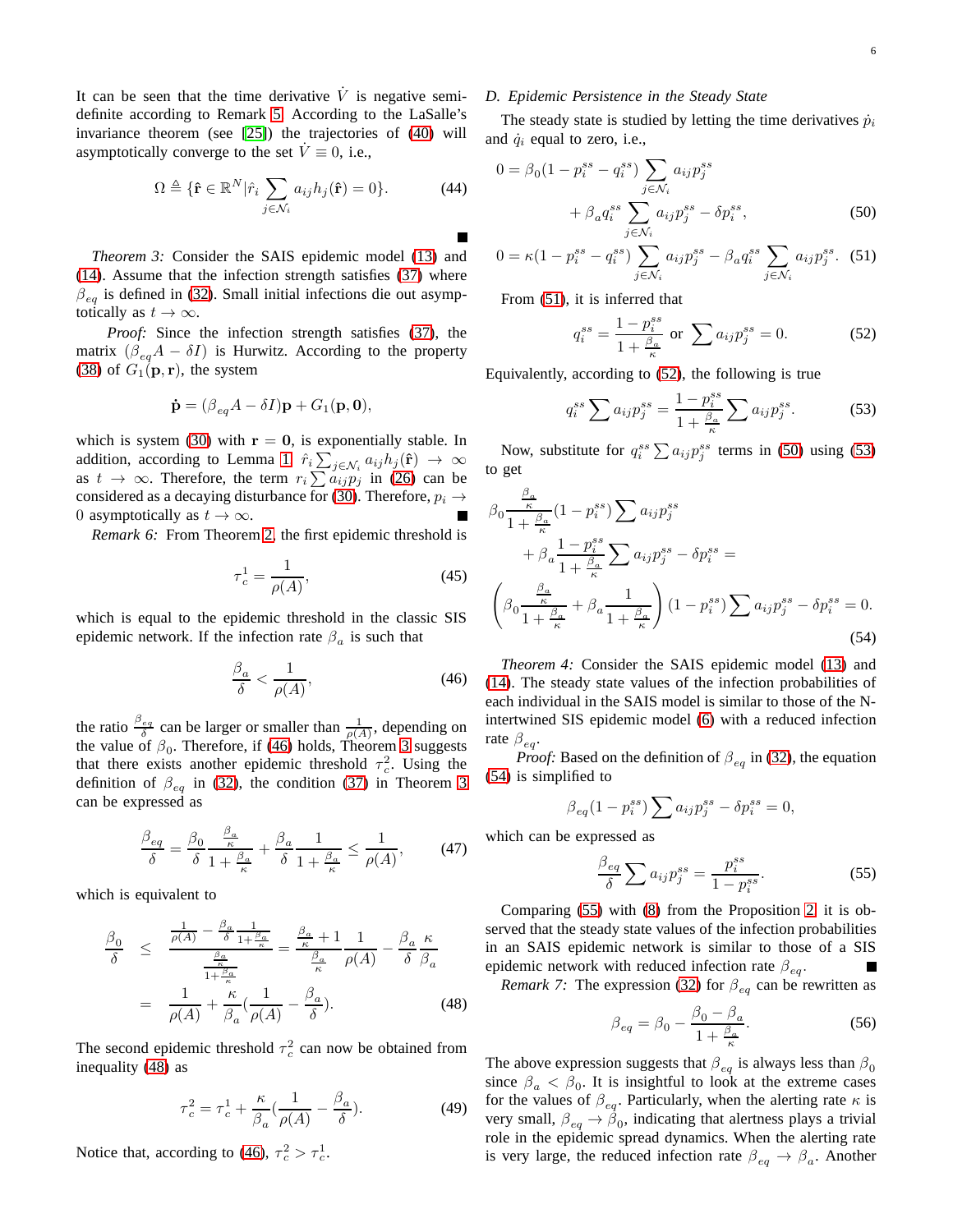case, which is more important from the epidemiology point of view, is that if  $\beta_a$  is very small, the epidemic spread can be completely controlled.

# V. SIMULATION RESULTS

<span id="page-6-0"></span>Three examples are provided in this section. In all of the simulations, the curing rate is fixed at  $\delta = 1$  so that the dimensionless time  $\bar{t} = \delta t$  is the same as the simulation time.

<span id="page-6-3"></span>*Example 1:* Consider a contact graph as represented in Fig. [2.](#page-6-1) For this network, the spectral radius is found to be  $\rho(A) = 3.1385$ . The alerting rate is arbitrarily selected as  $\kappa = 0.1$ . The infection rate of an alert individual  $\beta_a$  is chosen  $\beta_a = 0.1$ . For the simulation purpose, nodes 1, 5, and 10 are initially in the infected state. Other nodes are initialized in the susceptible state. In each simulation, the total infection fraction  $\bar{p}(t) = \frac{1}{N} \sum_{i=1}^{N} p_i(t)$  is computed. In Fig. [3,](#page-6-2) three trajectories are plotted. The trajectory (a) corresponds to the N-intertwined SIS model, with  $\beta_0 = 2$ . Trajectory (b) is the solution of the SAIS model [\(13\)](#page-3-1) and [\(14\)](#page-3-2) developed in Section [III.](#page-2-0) Trajectory (c) is the solution of the SIS model but with the reduced infection rate  $\beta_{eq}$  defined in [\(32\)](#page-4-10). As is expected from Theorem [1,](#page-3-9) the infected fraction in the SAIS model is always less than that of the SIS model. In addition, as proved in Theorem [4,](#page-5-9) the steady state infection fraction in the SAIS in equal to that of the SIS model with the reduced infection rate  $\beta_{ea}$ .



<span id="page-6-1"></span>Fig. 2. The contact graph in Example [1](#page-6-3) and Example [2.](#page-6-4)

<span id="page-6-4"></span>*Example 2:* In Fig. [3,](#page-6-2) it can be observed that in the SAIS model the infection spreads similar to the SIS model at the first stage. Then, the size of the epidemics is reduced due to increased alertness in the network. In this example, for the same network in the previous example, the steady state value of the infected fraction and the maximum value of the infected fraction are presented as a function of the infection strength  $\tau = \beta_0/\delta$ . The simulation parameters are chosen as  $\kappa = 1, \beta_a = 0.1$ . Note that  $\beta_a/\delta = 0.1 < 1/\rho(A) = 0.3186$ . Therefore, as discussed in Remark [6,](#page-5-10) there exists two distinct thresholds  $\tau_c^1$  and  $\tau_c^2$  presented in [\(45\)](#page-5-11) and [\(49\)](#page-5-12), respectively. Simulation results for this example are shown in Fig. [4.](#page-6-5)

*Example 3:* As is observed in Fig. [4,](#page-6-5) the steady state values of the infected fraction  $\bar{p}$  is zero before the second epidemic threshold  $\tau_c^2$ . In addition, the maximum of the infected fraction is equal to the initial infected fraction before  $\tau_c^1$ . The reason



<span id="page-6-2"></span>Fig. 3. The infected population fraction in Example [1.](#page-6-3) (a) SIS model. (b) SAIS model. (c) SIS model with reduced infection rate  $\beta_{eq}$ .



<span id="page-6-5"></span>Fig. 4. The maximum infected fraction (blue line) and the steady state value for the infected fraction (red line) in Example [2.](#page-6-4)

for this observation is that before the first threshold  $\tau_c^1$ , the epidemics dies out exponentially; as stated in Theorem [2.](#page-3-11) Between the two thresholds,  $\max_t \bar{p}(t)$  is greater than  $\bar{p}(0)$ but steady state value  $\bar{p}^{ss} = 0$ . In other words, in this region the epidemic spreads at the first stage but then is completely controlled as a result of increased alertness. After the second threshold,  $\bar{p}^{ss} < \max_t \bar{p}(t)$ , i.e., alertness reduced the size of the epidemic.

<span id="page-6-6"></span>*Example 4:* Consider an epidemic network where the contact graph is an Erdos-Reyni random graph with  $N = 320$ nodes and connection probability  $p = 0.2$ . The initial infected population is  $\%2$  of the whole population. The simulation parameters are  $\beta_0 = 0.03$ ,  $\kappa = 0.05$ . Three trajectories are presented in Fig. [5.](#page-7-22) The trajectory (a) is for the SIS model, i.e., no alertness exists. Trajectory (b) is for  $\beta_a = 0.02$ . In this case, the epidemic size is reduced in the steady state. Trajectory (c) corresponds to  $\beta_a = 0.01$ , for which the epidemic dies out asymptotically. For the sake of evaluating the model development in Section [III,](#page-2-0) a Monte-Carlo simulation is also provided for each trajectory and shown in the figure in blue. As can be seen, there is a reasonable agreement between the proposed model [\(13\)](#page-3-1) and [\(14\)](#page-3-2) and the Markov process [\(9\)](#page-2-2).

## VI. ACKNOWLEDGEMENT

This research is supported by National Agricultural Biosecurity Center at Kansas State University. Authors would also